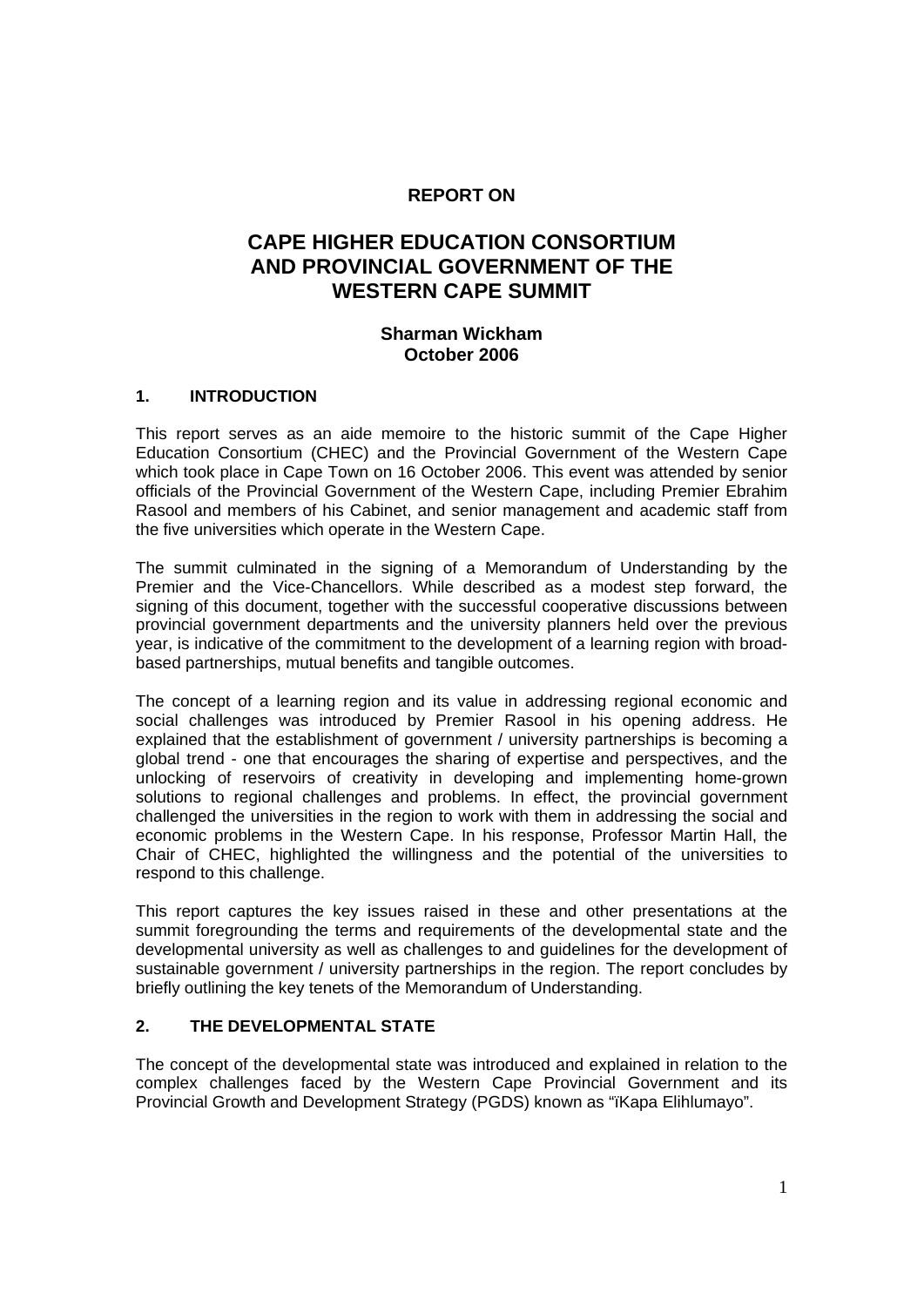## **2.1. Challenges facing the Western Cape**

A number of challenges facing the Western Cape were described in both the formal presentations and in delegates' responses to these. In his presentation, Premier Rasool highlighted some of the most important. Two of these are the twin challenges of unemployment and poverty. It was argued that in terms of the former, the youth of this region are one of the worst affected groupings. In addition, research indicates that 40% of the population of the Western Cape survives on under just R 4 000.00 per person per year.

Structural unemployment in South Africa has had wide-spread negative consequences disillusionment, resentment and social instability. Delegates were warned that even if a 10% economic growth rate were to be achieved, unemployment would still be at unacceptable figures. It was argued that what is needed is not merely economic growth, but, rather, collective and creative strategic responses which will ensure robust growth that is widely shared so that the social pathologies associated with unemployment and poverty are addressed. Such responses need to ensure that confidence is restored in the people themselves as well as in the social institutions in which they participate. It was also argued that in addressing the challenges related to unemployment and poverty and in breaking the current vicious cycle of poverty, hopelessness and violence, the skills mismatch in the region needs to be solved and the employability thresholds shifted.

Another challenge – or rather, another set of challenges - facing the region are those related to transport. Here, it was argued that not only should transport systems be efficient, safe and affordable, they should also improve the economic efficiencies of the region and enable greater levels of social integration. The transport systems of the Western Cape currently present complex dilemmas for both officials in provincial departments and for academics – especially those in engineering faculties. Higher education institutions need to produce skilled graduates for this sector as well as to address a number of research questions inherent in these dilemmas.

A third challenge highlighted by Premier Rasool in his presentation relates to the importance of giving careful consideration to the environmental integrity of the region when addressing the other challenges. The Western Cape has a unique climate in South Africa and one that is likely to be adversely affected by climate change. It is essential, therefore, that the early warning signs be read and responded to so that the impact of climate change on activities such as agriculture are well understood and carefully monitored. In addition, challenges related to water and energy consumption as well as to human settlements need to be addressed with environmental considerations in mind.

The environmental challenges posed in this region should be regarded as providing opportunities to create new areas of knowledge through systematic and sustained research, to balance competing interests and to build new forms of employment. In addition, ensuring environmental integrity requires both a change in behaviour and that people accept the principle of paying now for benefits that will only accrue later.

While the Western Cape faces a number of environmental threats, this region is well positioned to meet these challenges: its unique position between two oceans and its abundance of indigenous fynbos forms a natural laboratory that attracts some of the best scientists in the world. Their presence here and interest in these areas is likely to ensure that a narrow utilitarian response to the challenges of the region will not go unnoticed.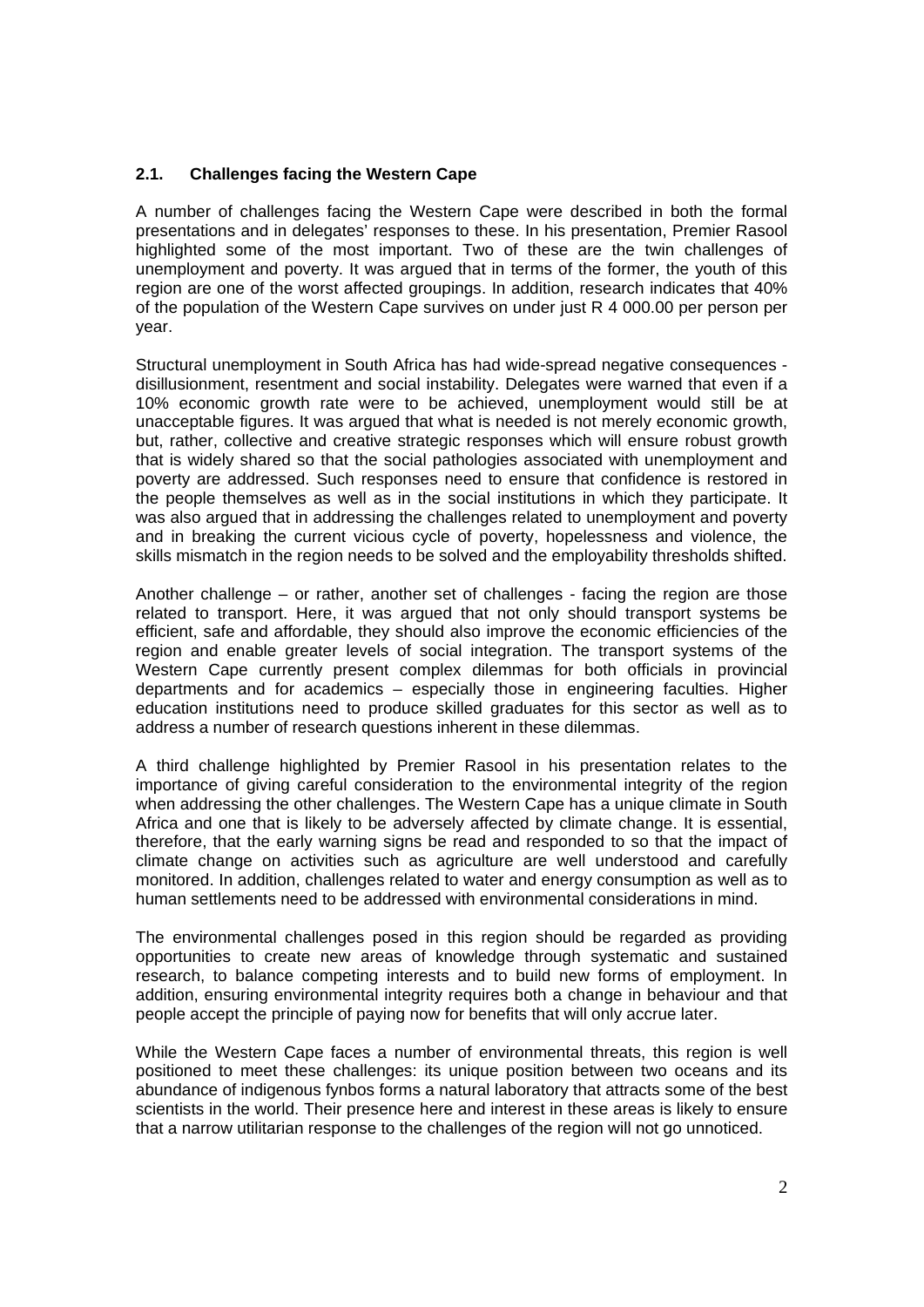Working towards greater social cohesion is yet another challenge to be addressed. While it might take two generations before this challenge is fully addressed, better understandings need to be developed through systematic and rigorous research so as to move away from the blaming culture and the 'us and them' dynamic frequently promoted in the popular media. In other words, it was argued that the development of better understandings of difference and diversity in the region will assist in the development of a public discourse which, in turn, will support new strategies for addressing this challenge.

#### **2.2. The Provincial Government Development Strategy: "iKapa Elihlumayo"**

The Provincial Growth and Development Strategy (PGDS): "iKapa Elihlumayo" which envisions that by 2014 the Western Cape will be a sustainable 'Home for All' its citizens, provides a basis for regional collaboration and, therefore, the development of the Western Cape as a learning region.

In her presentation of the PGDS, Ms Nthato Gobodo began by outlining the vital statistics of the region providing a breakdown of the GDP and drawing a portrait of the main economic and poverty concentrations in relation to the ecosystems. In this way she emphasized that the PGDS has been based on the regional specificity of the Western Cape. She went on to identify the critical gaps and key issues taken into account by the provincial government in developing this strategy. Amongst these were poverty and unemployment, quality of life, the existence of the second economy, housing delivery and supply, and the skills mismatch. The importance of bridging the gap through the identification of scarce skills, innovation and thought-leadership, and research and development was highlighted.

The PGDS is viewed as the mechanism for placing the Western Cape on a new trajectory and shifting its development path towards a future of shared growth and integrated development. Ms Gobodo explained that the strategy is based on a shared vision of inclusive growth and prescribes to the triple bottom line approach to sustainable development. In doing so, it provides the foundation for a developmental state, intergovernmental collaboration and integrated development. Its underlying principle is that progress in improving social equity and inclusiveness for all Western Cape citizens, in tackling problems of social and economic exclusion, and environmental degradation and in making the Province an ideal place to live, work, play, study and visit are vital to the sustainable success of the Province.

The conceptual framework for the PGDS includes its vision, strategy, informants, programmes and projects. In addition, it is based on four key pillars: growth, equity, empowerment and environmental sustainability. In unpacking the thinking underlying these features of the PGDS, Ms Gobodo emphasized that equity, empowerment and environmental concerns are not just given equal weight to economic imperatives, but are seen as a necessary part of the economic imperative.

The eight strategic goals or outcomes of the PGDS guide the activities and interventions towards the shared growth necessary to achieve the iKapa Elihlumayo vision, while the infrastructure investment focus lays the foundation for the location, form and type of economic development.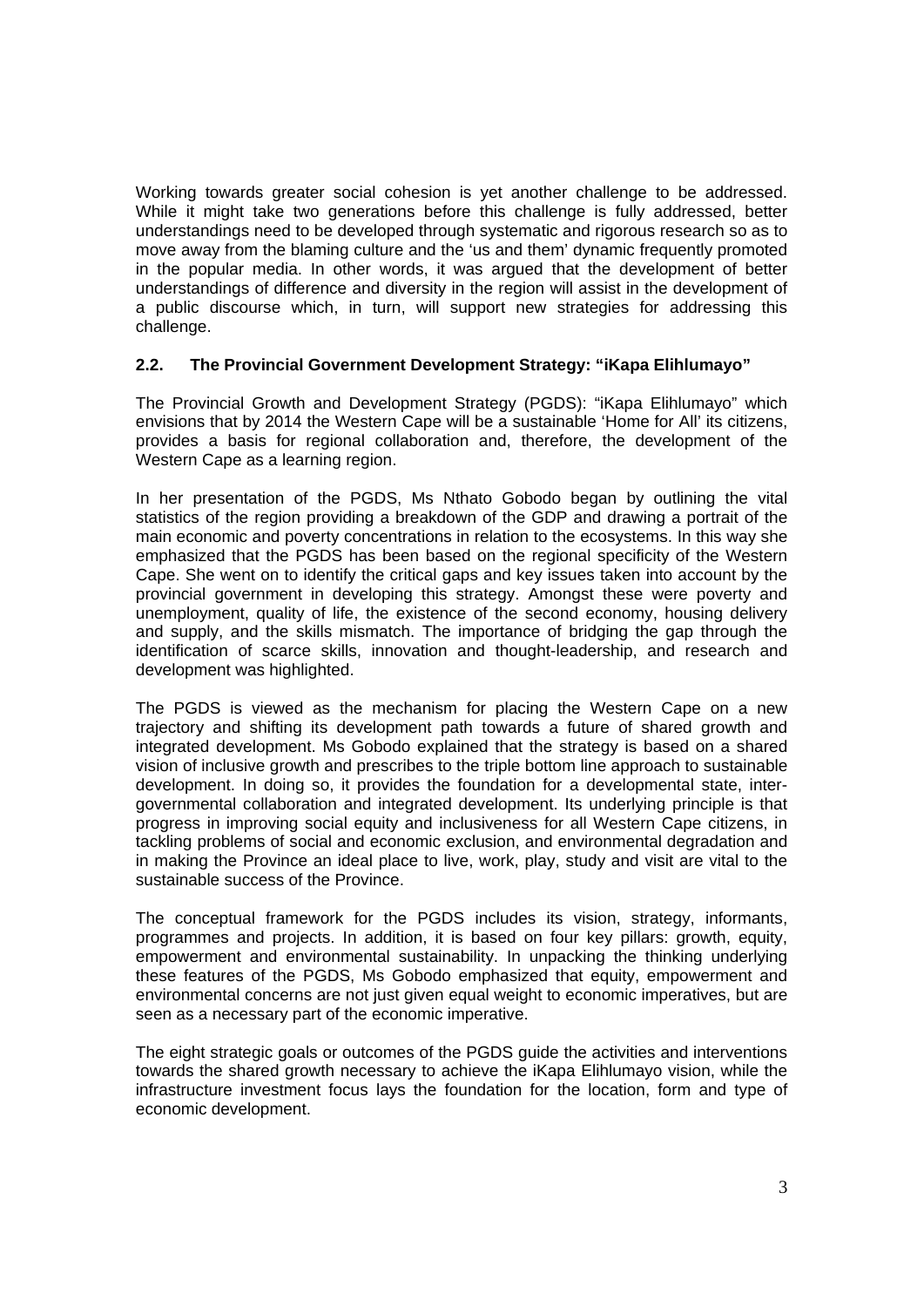The eight strategic goals or outcomes of the PGDS are:

- 1. Broadening economic participation through targeted skills development and higher rates of human, infrastructural and financial investment
- 2. Investing in efficient 'connectivity infrastructures' to stimulate and sustain economic growth (transport, energy and ICT)
- 3. Planning, building and managing effective public and non-motorised transport that provides access to all citizens of the Province, especially the poor and those disconnected from opportunities
- 4. Creating livable communities that foster the well-being of all residents (consistent with the ideals of sustainable human settlements)
- 5. Fostering resilient and creative communities that are interconnected through webs of social solidarity (bridging social capital)
- 6. Ensuring greater spatial integration embedded in a drive to protect and develop public places and the natural resource base (and overcoming apartheid spatial legacies)
- 7. Nurturing a culture of tolerance and mutual respect that harnesses the creativity / innovation dividend that stems from dealing explicitly with social-cultural influences and unequal power relations
- 8. Creating and protecting effective governance institutions which are able to harness the diverse energies of multiple interest groups and role players towards the shared goals of the PGDS.

Ms Gobodo concluded her comprehensive presentation by outlining key indicators for success and explaining the difference between the path-breaking, path-shaping and path-consolidating interventions of the PGDS. Particular attention was given to the importance of integrated transport as a path-breaking intervention and a priority focus.

In his response to Ms Gobodo's presentation of the PGDS, Professor Mark Swilling of the University of Stellenbosch congratulated the Province in moving beyond economic reductionism and recognising that economic growth is dependent on the wider social context and that there are tensions between the developmental state and the financial constraints within which it operates. In addition, he noted that the strategy takes into account the unique features of the Western Cape region, is aligned with the Provincial Spatial Development Strategy and focuses on the concept of a learning region.

Professor Swilling went on to highlight key absences in and challenges for the implementation of the PGDS. These are mentioned later in this report in connection with the challenges faced in developing and sustaining government / university partnerships that address the economic and social problems of the region.

## **3. THE DEVELOPMENTAL UNIVERSITY**

Presentations at the summit provided an overview of the higher education sector in the Western Cape and also suggested a new vision for these institutions in taking up the challenges of the developmental university.

## **3.1. The higher education sector in the Western Cape**

Higher education as an economic sector in its own right was the focus of Professor Martin Hall's presentation. While acknowledging that the universities in the Western Cape have not yet developed clear performance indicators in this regard, Professor Hall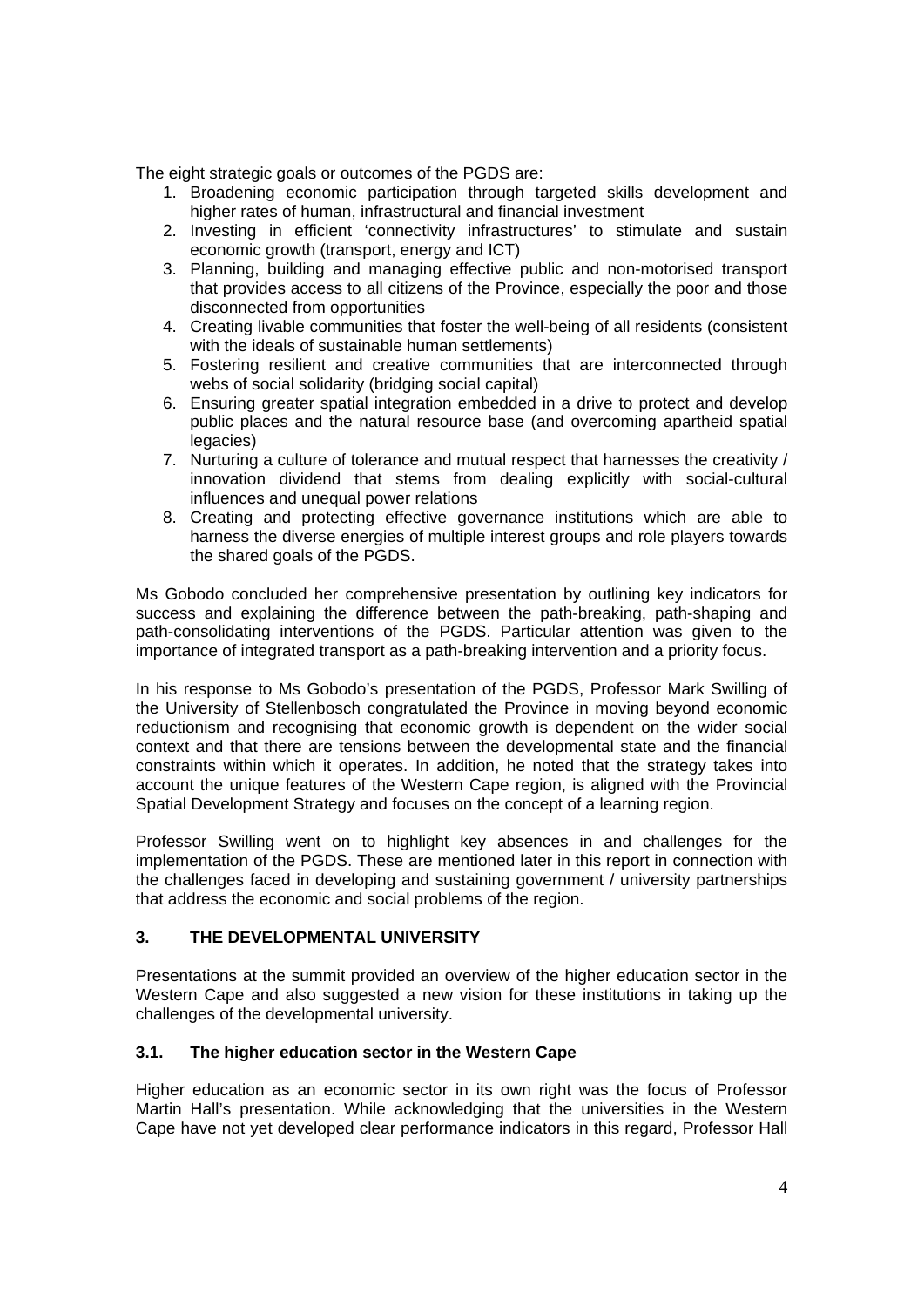provided a number of statistics to support the argument that the higher education sector makes a substantial contribution to the economy of the region. For example, he reported that in 2005, four of the universities together offered 13 052 courses combined as 1 962 programmes, 2 000 of which led to full qualifications. In 2005, these four universities enrolled 85 385 students and achieved a healthy ratio between undergraduate and postgraduate students (67 647 undergraduate and 17 740 postgraduate students). In 2005, 20 402 qualifications were awarded at these institutions. In addition, Professor Hall referred to statistics related to staff (in 2005, these four universities employed at least 13 700 staff members) and expenditure (in 2005, these institutions spent R 4.4 billion in the local economy). In 2005, the four universities attracted more than R1 billion from the national treasury in the form of subsidies. In addition, further income was generated through approximately 10 000 international students.

While these statistics were acknowledged to be basic and do not include other forms of income and expenditure (such as that generated by families travelling to the region to attend graduation ceremonies), they provide some indication of the contribution made by the higher education sector and its strong position in responding to the challenges of the region and in playing a developmental role.

## **3.2. Re-imagining the role of higher education institutions**

In discussing what it might require to take up the developmental role envisaged, Professor Ahmed Bawa, the keynote speaker at the summit, argued that government / university partnerships are not merely about improving service delivery, but, additionally and significantly, they will encourage academics to re-imagine the role of universities. As important players in the national system of innovation, universities are well positioned to bring together academic knowledge so as to effect transformation and to galvanise the necessary capacity to work in the knowledge economy.

A number of key questions were raised in Professor Bawa's address. One of the most important focused on the impact of the developmental role on the current core activities of higher education – the production of high level human resources and the generation of new knowledge. In effect, the question posed was: How do the core activities of teaching and learning and research articulate with the development challenges highlighted above?

Professor Bawa argued that in the South African context, the higher education system takes on another role over and above those of teaching and learning and research. In addition to shaping intellectuals, including public intellectuals, higher education is also responsible for shaping the nation in that it makes a contribution to defining society, strengthening our new democracy and preparing the citizenry. While this role is recognised as important by universities in this country, the level of implementation and articulation requires closer examination presenting a challenge for the institutions and academics themselves.

In considering reasons for taking on a strong developmental role, Professor Bawa pointed to the state subsidies allocated to higher education institutions and the fact that many of these institutions refer to community engagement and partnerships in their mission statements. He believes that while a number of partnership projects are currently underway, some of these are little more than attempts to generate additional resources or third stream income. Taking on a stronger developmental role is one way in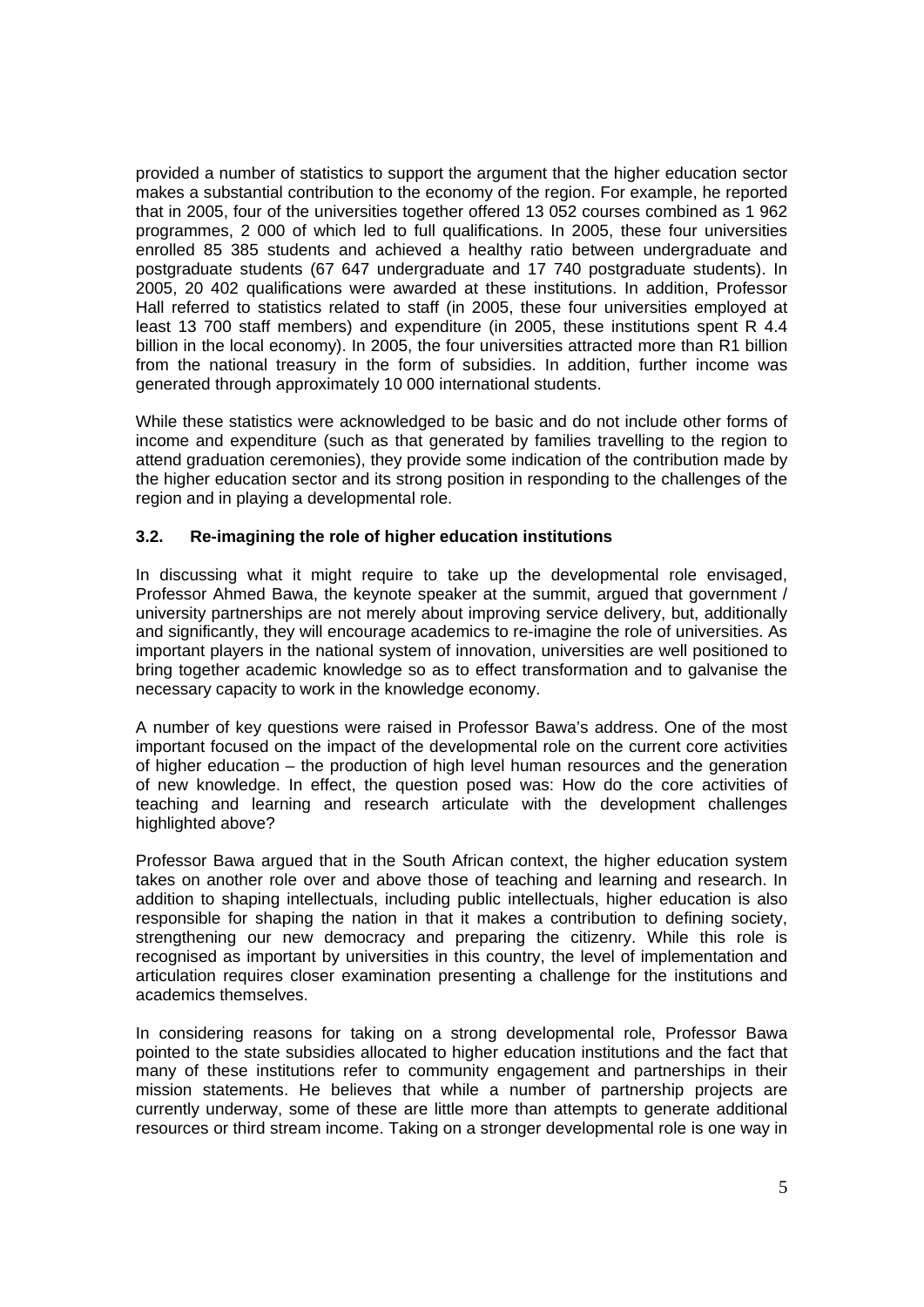which universities can respond to accusations that they are merely 'ivory towers' without direct relevance or close connections to the regions in which they are located.

Yet another reason for universities to engage in partnerships with government lies in the competition faced by higher education institutions in the context of the knowledge economy. The greater diffusion of knowledge production outside universities means that these institutions may no longer be the first port of call when potential partners require knowledge and / or specialised expertise. In effect, universities are beginning to lose their monopoly on knowledge.

In addressing the question as to how the developmental role might impact on the core activities of universities, Professor Bawa suggested that the possibilities of developing new modes of knowledge production need to be considered in partnerships and that, in doing so, universities could find themselves re-imagining their role.

Professor Bawa concluded his address by arguing that, in his view, South African higher education institutions, like the country itself, are in search of an identity. While the colonial roots of these institutions are still prevalent and their colonial heritage is still strong, there are a number of possible new identities from which to choose - ranging from intensely global to intensely local identities. In re-imagining a role for these institutions, it is useful to pose another question: "What is the knowledge project for South African higher education?" He suggested that in addressing this question, universities should move beyond aligning the South African knowledge system to the global system; rather, they should give more attention to the terms of knowledge production.

Finally, Professor Bawa stressed that being connected to the local is different to having a knowledge project and that the South African higher education system needs to assume responsibility for local knowledge production, even when (or, perhaps, especially when) working with international partners. He believes that government / university partnerships may be useful mechanisms in assisting academics to root their sense of responsibility and to explore a new identity. The work of building local legitimacy through responsive partnerships should not be seen as a constraint which negatively impacts on current core activities; rather, the establishment and maintenance of government / university partnerships should be viewed as opportunities to grow, to consolidate and to improve the quality of research and teaching activities as well as to build greater coherence within and beyond the universities.

## **3.3. Universities, Development and Civic Responsibility**

Professor Njabulo Ndebele of the University of Cape Town and Professor Brian O' Connell of the University of the Western Cape each gave ten minute presentations on "Universities, Development and Civic Responsibility".

In his presentation, Professor Ndebele argued that while all universities provide the space for intellectual and critical enquiry and contribute to the development of a critical skills base, the institutions in the Western Cape should consider the need for a differentiated system and work to address universal issues in local and specific contexts. He also argued that the notion of development is inseparable from that of freedom and that rather than universities looking for benchmarks and indicators, they should work to producing graduates who are social enablers.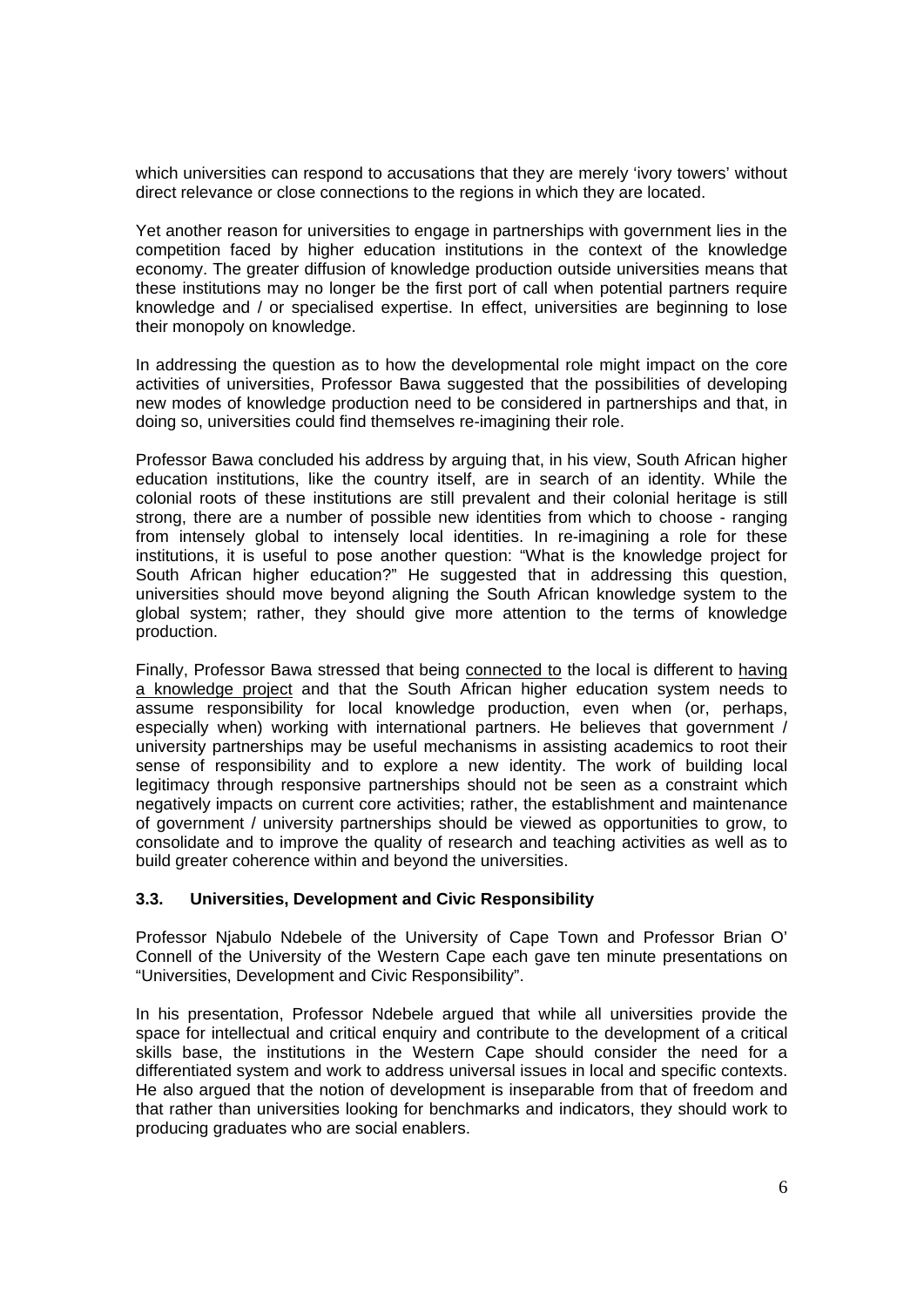In terms of civic responsibility, Professor Ndebele spoke of the need for higher education institutions to demonstrate a high level of self-reflection – both individually and as a sector. He argued that these institutions can no longer afford to compete against each other but need to work regionally in collaboration in attracting students, ensuring better access and planning outputs. In doing so, the universities need to address the question raised by Professor Bawa, "What is the knowledge project for these institutions?" In addition, Professor Ndebele suggested that the knowledge project of Africa be considered.

To conclude, Professor Ndebele raised further questions relating to collaborative planning. These included, "How do higher education institutions, provincial government and the City itself plan together?" "How do we have a conversation in this province?" "How do we begin to re-imagine our roles as higher education institutions?" "How do we enhance diversity?" and "How do we reflect the changes in teaching and research?" In effect, these are the challenges facing higher education institutions as they take on their role as development universities.

Professor O' Connell began his address by considering the ways in which people make decisions and understand their contexts and situations. He spoke about the use of heuristic devices in decision-making: the short cuts and stereotypes people use in understanding and responding to others and to organizations and institutions. In explaining this idea, Professor O' Connell said that universities, education and knowledge have evoked feelings of hostility amongst certain people in South Africa as they have been seen to be disconnected from ordinary people. Anti-intellectualism has resulted from bad experiences people have had with both apartheid education and the post-1994 outcomes-based curriculum. In addition, distinctions have been made between academic knowledge and relevant knowledge. In some cases, these distinctions have been reinforced by the physical and geographical location of universities.

Professor O'Connell referred to Castells, who writes that higher education lies at the heart of any country's success, in arguing that it is essential that this schizophrenia be addressed and that higher education be reconnected to everything else in the world. Only in this way, he believes, will knowledge be both valued and better applied beyond the university.

## **4. GOVERNMENT / UNIVERSITY PARTNERSHIPS**

While sound reasons for taking on strong developmental roles were articulated by the key-note speaker, members of the Western Cape Provincial Government and the Vice-Chancellors of the regional universities, it is clear from both these presentations and the formal responses as well as the informal questions and comments from the floor that the implementation of these roles within government / university partnerships will present a number of challenges.

This section of the report summarises the constraints facing both the provincial government and the universities as they move towards the establishment of partnerships and the implementation of "iKapa Elihlumayo" and then outlines the guidelines offered for the development and strengthening of partnerships.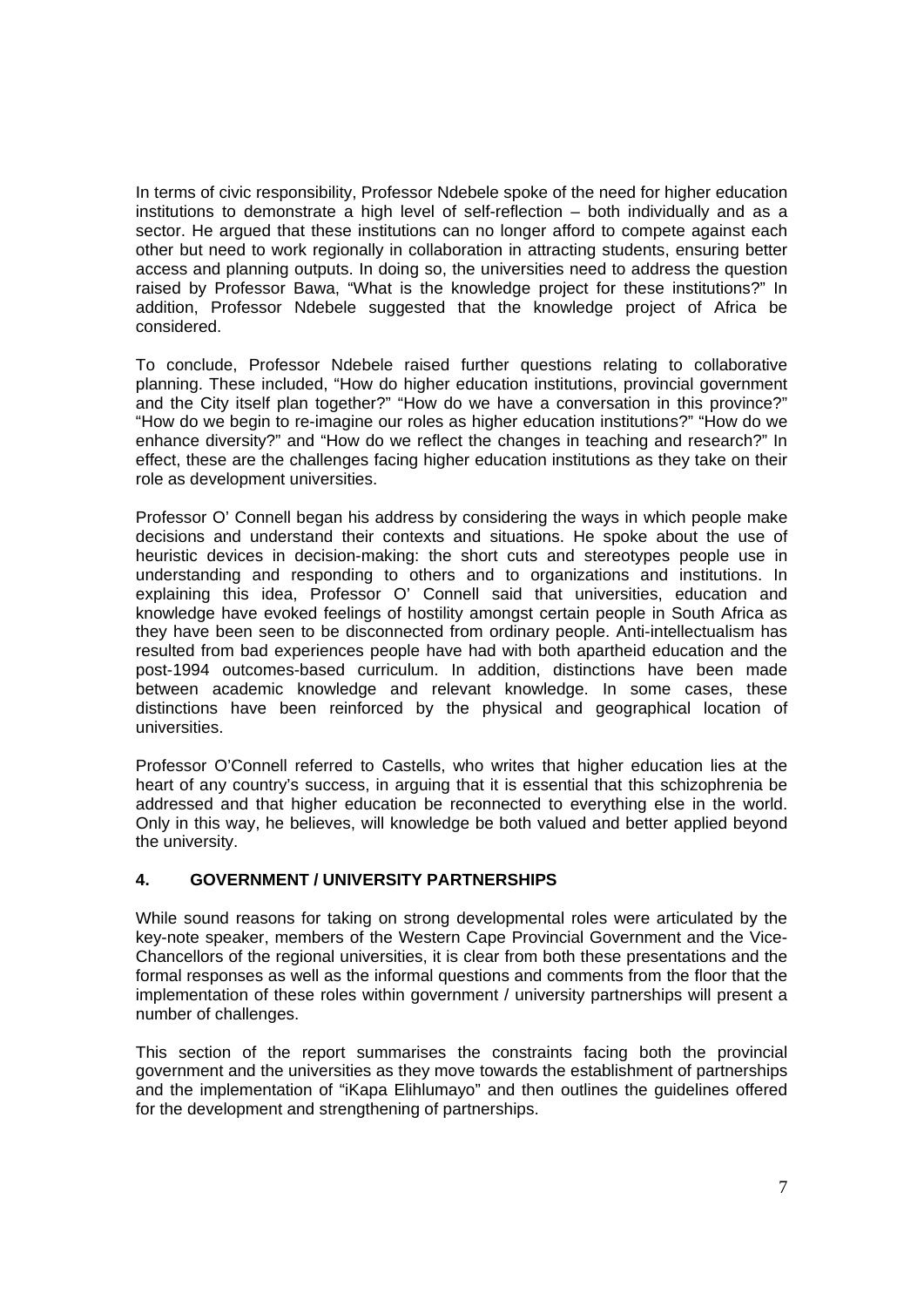#### **4.1. Challenges for government / university partnerships**

In introducing the session entitled "Alignment with Scarce Skills and Growth Priorities and possible areas for collaboration", Mr Ron Swartz of the Provincial Government spoke of the discomfort that government / university partnerships often invoke as a result of the inherent differences in the partners' foci and roles. For example, while provincial government needs to focus on critical short-term pressures, academics tend to take a longer-term view and are reluctant to be driven by labour market needs. The effects of these differences are often exacerbated when the partners do not know each others' contexts sufficiently well.

This point was highlighted by Professor Mark Swilling in his critique of the PGDS: he said a key absence in the strategy relates to the higher education sector, the extent of the knowledge capital invested in its institutions and how this radiates outward beyond the institutions – through innovation and through social movements, two important drivers in development undertaken by universities.

The extent of the networks in which these institutions operate was also highlighted by Mr Rob Woodward of the Cape Peninsula University of Technology in his presentation on behalf of the institutional planners in the universities in the Western Cape. He stressed that universities are not only local institutions but also have strong national and international foci. He explained that, as national competencies funded by national rather than by provincial government, universities have national responsibilities. In addition, since academics are part of global disciplinary networks, their focus is often outward in predicting the shape of future knowledge.

Mr Woodward went on to speak of the range of existing partnerships enjoyed by universities – with industry, business, government and NGOs – as well as their relationships with professional bodies. While these partnerships and relationships introduce their own pressures and constraints, they point to the many areas of influence where universities have an impact.

These comments suggest there is a need for provincial government to better understand not only the contexts of and constraints facing higher education institutions, but also the current and potential value of their wider networks and operations.

Constraints relating to funding and planning were also highlighted in Mr Woodward's presentation and further elaborated upon by other delegates. These constraints have considerable impact on the capacity and ability of higher education institutions to respond to the labour market. Responsivity requires that universities engage in multiyear planning, which includes research and the identification and acquisition of the necessary resources for the development of new learning programmes and / or the restructuring of existing curricula.

It was also pointed out that multi-year planning needs to be done in a context where the higher education sector as a whole anticipates only modest increases in enrolment figures. Given the decreases in state funding over the last ten years – including funding for capital projects - it is hardly surprising that some institutions feel that they have reached capacity and that there is little possibility of expansion without increased funding for permanent infrastructural development.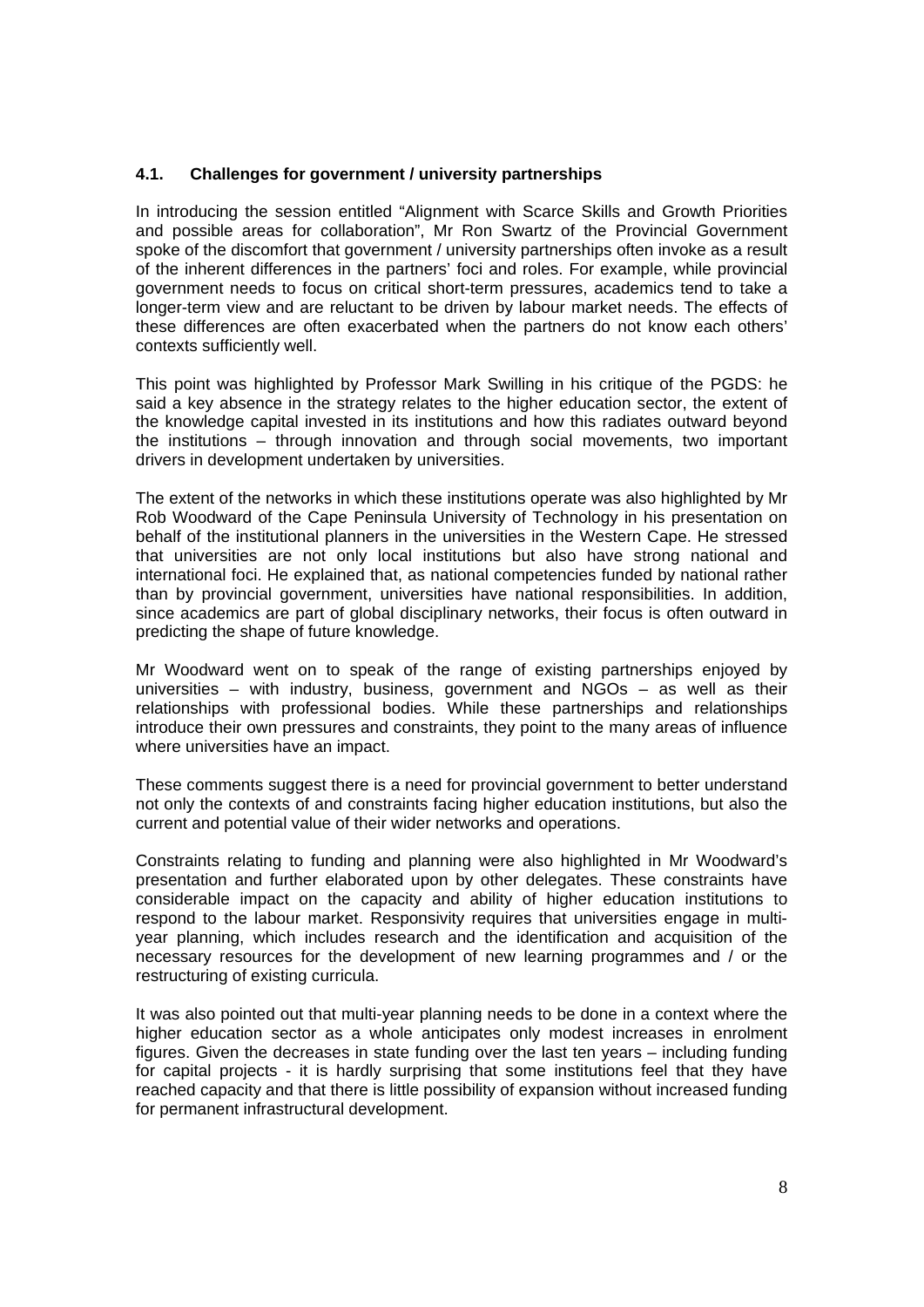Insufficient attention to public sector investment and the means by which finances will be drawn in was also highlighted by Professor Swilling in his critique of the PGDS. He argued that "it's a world of deals, a hustling world" and that there is much that both provincial governments and universities need to learn about how to access available finances. In addition, he argued that the PGDS does not consider how alternative sources of funding might be identified or how savings might be generated through greater efficiencies and through working smarter.

Comments from delegates suggest that the issue of funding is a larger and more complex question than merely accessing finances. For example, while one delegate pointed to the scale of urbanization and suggested that it is cities that provide resources, another suggested that more attention should be given to resourcing rural areas in order to stabilise these areas and restore the dignity of the people who live there.

Professor Swilling also pointed out that the neat alignments, relationships and linkages required by planning logic tend to disguise intellectual differences and contextualized subtleties. This means that local managers are left trying to respond to "two songsheets". In addition, he pointed to inconsistencies in the strategic goals related to the four pillars of growth, equity, empowerment and environmental integrity that inevitably lead to further difficulties in implementation.

In his response to the PGDS, Professor Swilling was, in effect, demonstrating a set of critical roles for academics in government / university partnerships – roles which Premier Rasool had mentioned earlier in his introductory presentation, i.e. to engage in critical and dialectical conversation and to monitor, analyse and criticize. By providing such intellectual content and through developing public discourses, academics are able to assist governments to deepen their understandings of the challenges they face.

Further challenges to effective government / university partnerships and the development of a learning region as raised by delegates included the need to ensure alignment between national, provincial and local government in policies and practices, to invoke shifting trajectories in multi-year planning, and to include the private sector and large parastatals in planning exercises.

## **4.2. Guidelines for the development of government / university partnerships**

Despite the constraints and challenges acknowledged above, the development of a learning region through government / university partnerships was welcomed by all roleplayers and a number of guidelines were offered for the development of these partnerships. For example, in his keynote address, Professor Bawa argued that it is important to consider the nature of partnerships and to develop a set of principles to guide their implementation. Firstly, he said, in order to achieve a mutual partnership, it is important to understand what is required from each partner and what kind of engagement is expected of them.

The importance of understanding the pressures under which the respective partners operate became an important theme in the afternoon sessions of the summit. In effect, this means that both sets of partners need to develop better understandings of each others' contexts, and their associated constraints and possibilities. As pointed by Mr Rob Woodward of the Cape Peninsula University of Technology, while the universities in this province are committed to a cooperative mode of thinking and working, they need to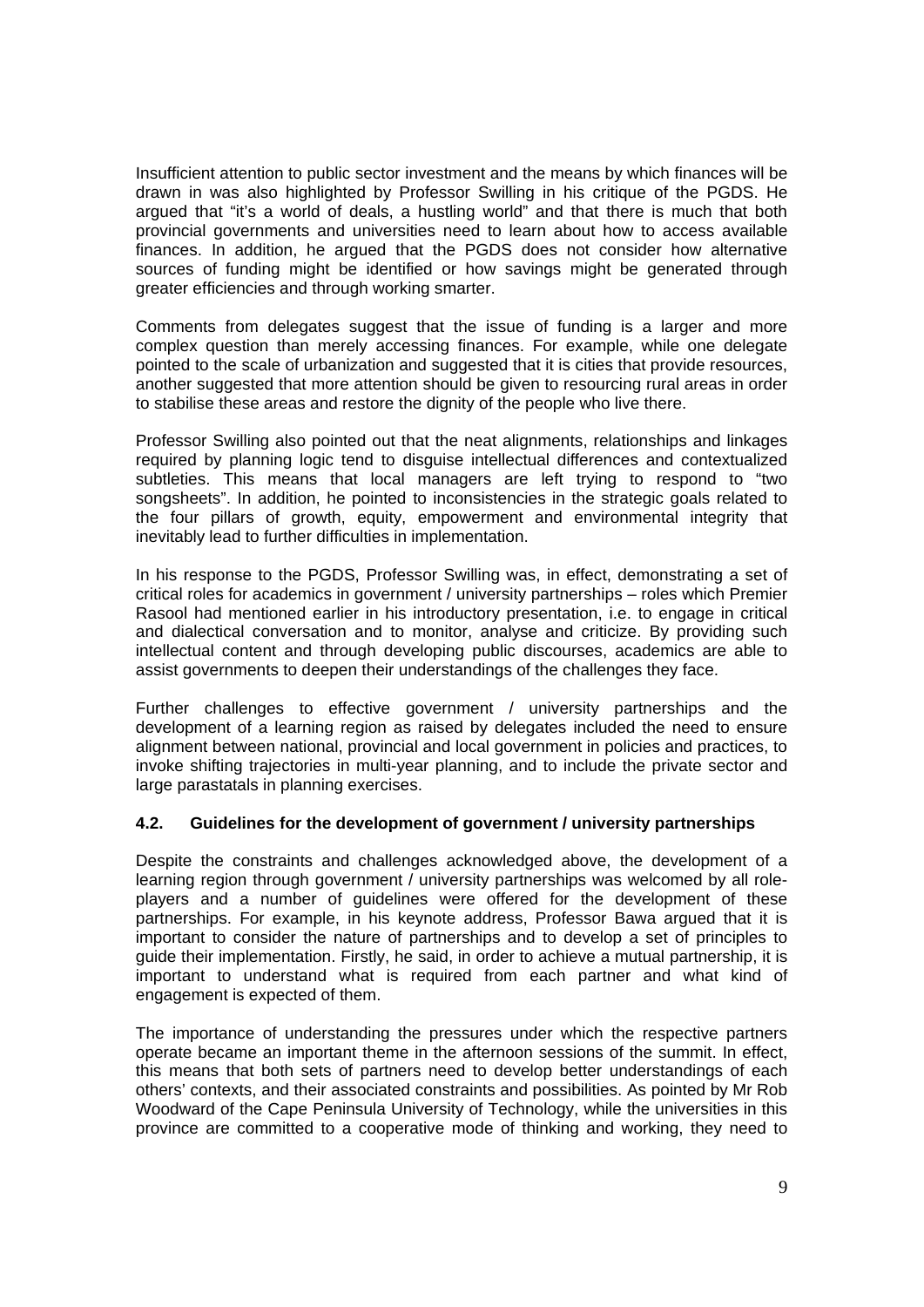engage in structured dialogue with the provincial government in a comprehensive mapping exercise. For example, the recently compiled enrolment projections and description of potential growth areas need to become the subject of mutual discussion and interrogation by all those involved.

Structured and on-going dialogue between the higher education institutions and provincial government will assist the universities to develop a more sophisticated understanding of the strategies and needs of the province and, simultaneously, will assist the provincial government to come to a fuller appreciation of the strengths, assets and constraints of the regional higher education institutions.

A second guideline offered by Professor Bawa related to the need for partners to increase the extent of participation in partnerships. This means not only that projects should reach into all levels of the higher education institutions and government departments, but also that projects should be jointly shaped at the outset and that their design and management processes should ensure that the necessary capacity for participation is built.

As already indicated in this report, an injection of resources is critical – and not only to the higher education institutions – to ensure that government / university partnerships are sustainable and translate into real returns that are of reciprocal benefit to both the Province and the universities. It is important to note that funding is needed to build both human capacity as well as for the development of infrastructure.

Finally, a comment from the floor highlighted the importance of monitoring and evaluating government / university development programmes in order to assess whether goals and objectives are met and to determine the effectiveness of partnerships.

## **4.3. Areas for possible engagement and collaboration**

While specific areas for engagement and collaboration will need to be negotiated between individuals in both the government departments and the higher education institutions, possible areas for government / university partnerships can be identified in the PGDS. In this way, the PGDS acts as a strategic framework not only for collaboration and alignment but also for the development of a learning region where strategy can be transformed into interventions and products.

As suggested by Professor Swilling and others, it is in effecting application that universities can do much to support provincial government not only through critique unpacking the political world, asking the difficult questions and making politicians uncomfortable – but also through the development and re-structuring of programmes and courses. While the provision of new learning programmes is not a quick solution to addressing scarce skills shortages, universities also modify existing programmes and offer short courses.

In her summary of the higher education offerings in relation to provincial priorities, Ms Judy Favish of the University of Cape Town argued that there is far greater alignment than anticipated. She explained that data gathered from the five regional institutions were organized into three categories: economic growth, other development priorities and scarce skills after which a 36-page document was developed in table format. This lists information on the provincial government's priority areas together with full qualifications,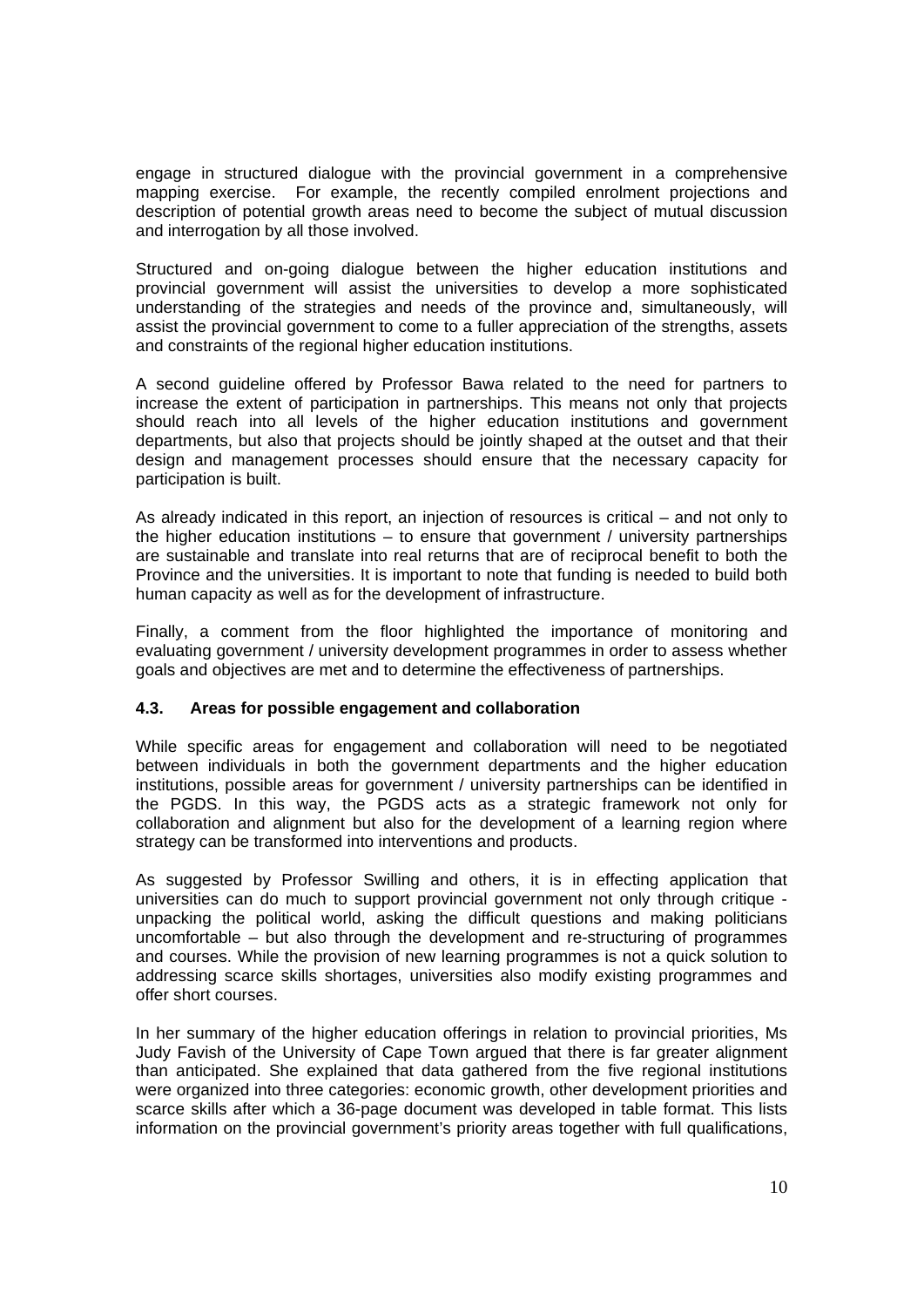short / continuing education courses and formal and informal research groupings found at all five of the regional universities.

While acknowledging that the product is not comprehensive, that there may be mismatches between curricula and particular skills or knowledge requirements, and that it would be important to drill down into the data, Ms Favish suggested that the findings generated are important in facilitating future planning. More specifically, the product may be used to create an awareness of the capacity of the higher education institutions to work in partnership with Province in certain areas.

In his presentation, Mr Brent Walters of the Western Cape Provincial Government pointed out that there are existing formal and informal collaboration and initiatives between higher education institutions and Departments of the Provincial Government in the Western Cape and that the 2006 Memorandum of Understanding seeks to strengthen these partnerships. In addition, an addendum to this document identifies (a) projects in which collaboration has been agreed upon, and which are being developed and implemented, and (b) projects in which possibilities for joint implementation can be explored.

In Category A, there are projects which relate to scarce skills development, cross-cutting issues and research and development, while in Category B there are projects which relate to cross-cutting issues, skills development, infrastructure, policy formulation and regulatory environment and research and development. These initiatives were formulated within the context of the PGDS and are aimed at facilitating and supporting the PGDS priorities and initiatives, while simultaneously building on the existing strengths of the universities. The list will be revised on an ongoing basis via the platform for facilitating structured engagement between clusters and sub-clusters in the provincial government and the higher education institutions.

Delegates' responses indicated that they viewed the two categories of collaborative projects as a good start to facilitating conversations and increasing alignment between the provincial government and the universities. A number of gaps were also identified.

#### **5. CONCLUSION: THE MEMORANDUM OF UNDERSTANDING**

In the introduction to her presentation of the PGDS, Ms Nthato Gobodo referred to the sentence "Scientific discoveries arise from discourse" as used by Grisham in the television series *CSI Las Vegas*. It may be argued that the greatest success of the summit was in creating opportunities for discourse so that potential partners could get to know each other and better understand each other's contexts, constraints and strengths. In effect, both the summit and the signing of the Memorandum of Understanding in the last session of the day served to open up spaces for structured dialogue between roleplayers in provincial government and the higher education sector in the Western Cape.

The primary objectives of the Memorandum of Understanding are to:

- establish structures that enable the Western Cape higher education institutions and the Provincial Government to develop and implement shared strategies for advancing social and economic development;
- promote the Western Cape as a "Learning Region" which can be used to attract people to the region to study and contribute to the growth and development of the Western Cape province;